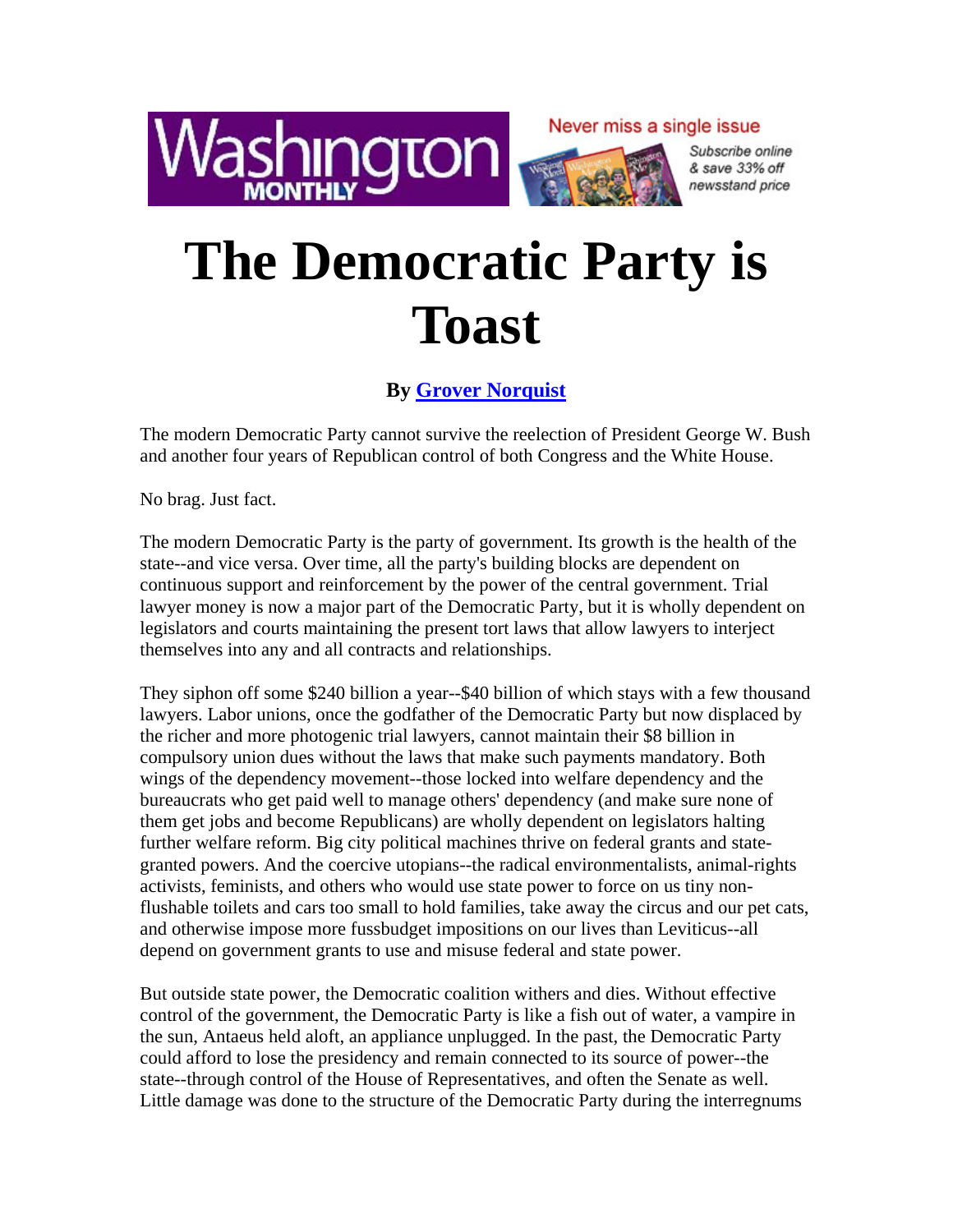of the Eisenhower, Nixon, and George H.W. Bush administrations, because their moves could be checkmated by a Democratic Congress. With the end of 40 years of Democratic gerrymandering, states in which a majority of the congressional popular vote goes to the GOP now award a majority of congressional seats to the GOP, too. Republican-led redistricting in Texas will add an additional five to seven Republican House seats over the next few cycles. Redistricting in Texas and throughout the country ensures that Republicans will continue to control the House through 2012. Over time, the Senate- thanks to those wonderful square states out west--will trend toward 60 Republicans as the 30 red states elect Republicans and the 20 blue states elect Democrats. The anomaly of four Democratic senators hailing from Republican North and South Dakota will come to an end, as will the Republican-held Senate seat in Rhode Island.

With Democrats lacking a beachhead in Congress, four more years of Republican governance with President Bush in the White House will badly damage each of the pillars of the Democrat establishment. In the first term, the Bush Labor Department wrote modern, clear, and updated regulations as to who earns overtime pay, and when and how. Trial lawyers had used archaic and unclear rules to sue companies claiming that workers who had been salaried for decades should actually have been considered hourly workers all those years and subject to overtime pay. Dozens of similarly unclear federal rules have been fodder for trial lawyer enrichment. Simply rewriting regulations to make them clear to all will cost the trial lawyers hundreds of millions of dollars.

Other shifts in national policy will also occur. Abroad, four more years under President Bush will move America and the world towards greater free trade, spreading prosperity throughout the world and bringing more countries into the trading systems that require property rights and rule of law, draining the swamps that breed radicalism and terror. At home, a second Bush administration will permanently abolish the death tax, which not only threatens to confiscate up to half of your parents' lifetime earnings, but also leads to the creation of Rockefeller, Carnegie, and Ford Foundations that inevitably are taken over by liberal bureaucrats. And a steady increase in the number of honest gun owners will continue to reduce street crime and make America safer. We now have 38 states with "shall issue" concealed carry laws, and Bush just signed a law to allow all cops and retired cops to carry their guns across state lines. Over the next four years, Congress will bring such sanity to Washington, D.C., and expand the number of Americans who can carry across state lines. Less crime means fewer prison guards and parole officers, shrinking the government workforce which tends to be 10 percent more Democrat and less Republican. Solving problems without hiring a lot of government workers is a virtuous cycle.

We'll also be able to shrink the number of government workers already on the payroll. Over the next few years, a high number of middle managers in federal and state governments will become eligible for retirement, allowing government at all levels to reduce the middle management bloat that the private sector shed in the 1980s--but through painless attrition rather than bitter mass layoffs. This will save taxpayers billions and make government more competent and accountable.